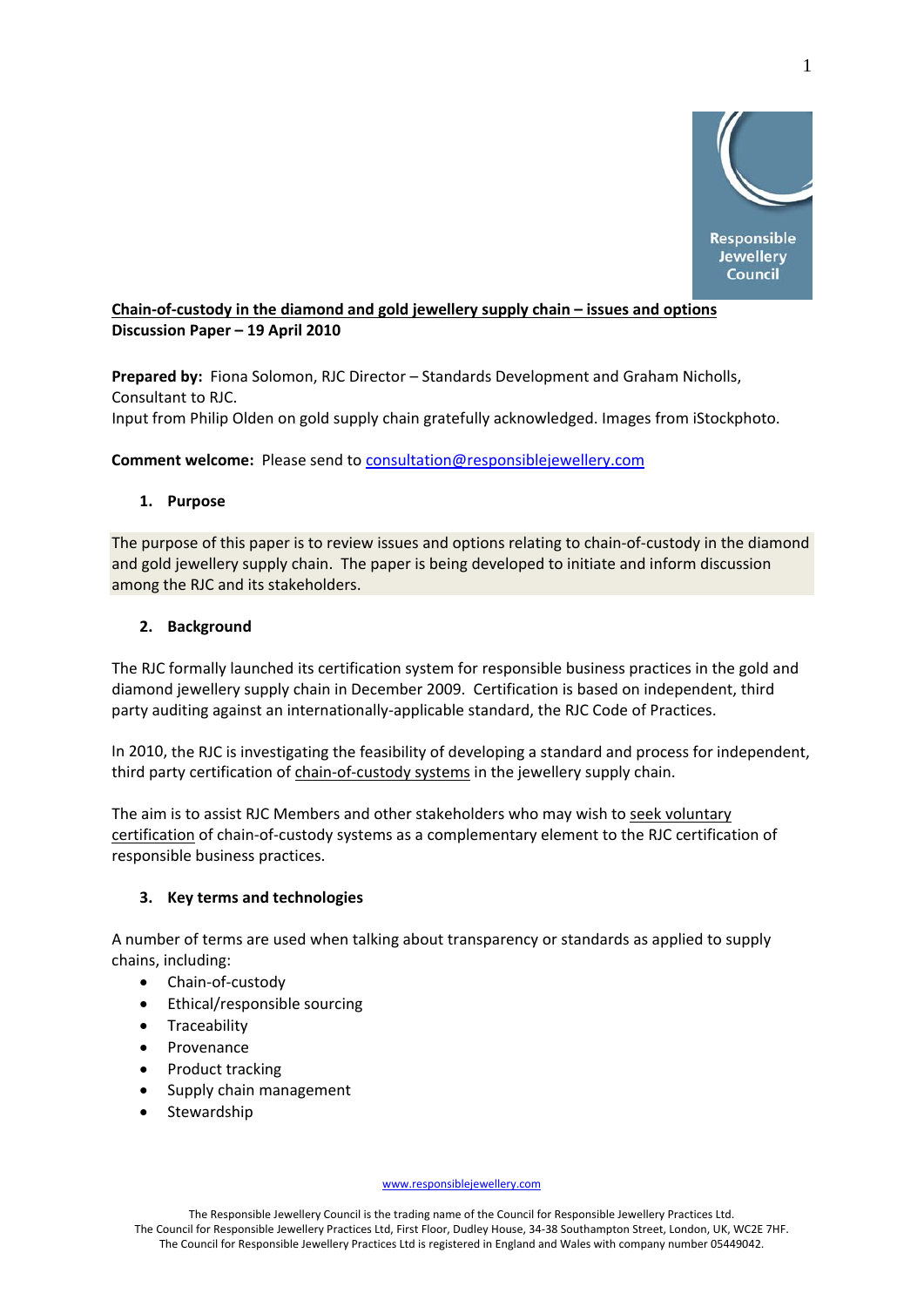These all refer to efforts to manage the supply chain to encourage certain objectives, such as fair trade and/or sustainable development, agreed standards of production, identification of point of origin, management of product lifecycle, and/or customer‐supplier due diligence.

The term used in this paper is 'chain-of-custody', which describes the ownership and control aspect of the supply chain. The issue of interest is how to assure systems for custody of material with certain characteristics, as it passes through the supply chain from production to the consumer.

## **Chain‐of‐custody – definitions**

**Chain‐of‐custody – the custodial sequence that occurs as ownership or control of the material supply is transferred from one custodian to another along the supply chain.** 

**A 'chain‐of‐custody** *system***' comprises a set of technologies, procedures and documents that are used to provide relevant information on the chain‐of‐custody through each step of the jewellery supply chain.** 

A chain-of-custody claim is a representation about the chain-of-custody of a product, made to **purchasers of the product.**

Chain-of-custody certification is an independent attestation that a chain-of-custody system meets **a standard.**

**A chain‐of‐custody** *standard* **sets out minimum requirements for the design and operation of a chain‐of‐custody system, for the purposes of certification.**

There is a range of technologies available, and in development, to support chain‐of‐custody systems. These usually enable physical product and/or custody to be tracked, and include radio‐frequency identification (RFID), inscription, material fingerprinting, digital imaging of stones, and documentation systems, for example. However the individual technologies, while important, should be understood as enablers of the broader chain-of-custody system and not seen as the system itself.

## **4. Why Chain‐of‐custody?**

1

### **Driver 1 – Civil society and consumers**

Chain‐of‐custody or traceability systems are often put forward as a solution to a range of issues in the jewellery supply chain. A number of civil society campaigns point to chain‐of‐custody, in association with responsible business practices, as providing one or more of the following:

- Driver to improve mining practices;
- Driver to increase proportion of recycled materials;
- Increased visibility of material provenance;
- Consumer choice as to point of origin:
- Means to avoid 'conflict' resources, illegal or criminal practices and detrimental impacts such as human rights abuses. $^{1}$

 $<sup>1</sup>$  For a broad discussion of conflict resources including traceability issues, see: Beyond Conflict: Reconfiguring</sup> Approaches to the Regional Trade in Minerals from the Eastern DRC.

The Responsible Jewellery Council is the trading name of the Council for Responsible Jewellery Practices Ltd. The Council for Responsible Jewellery Practices Ltd, First Floor, Dudley House, 34‐38 Southampton Street, London, UK, WC2E 7HF. The Council for Responsible Jewellery Practices Ltd is registered in England and Wales with company number 05449042.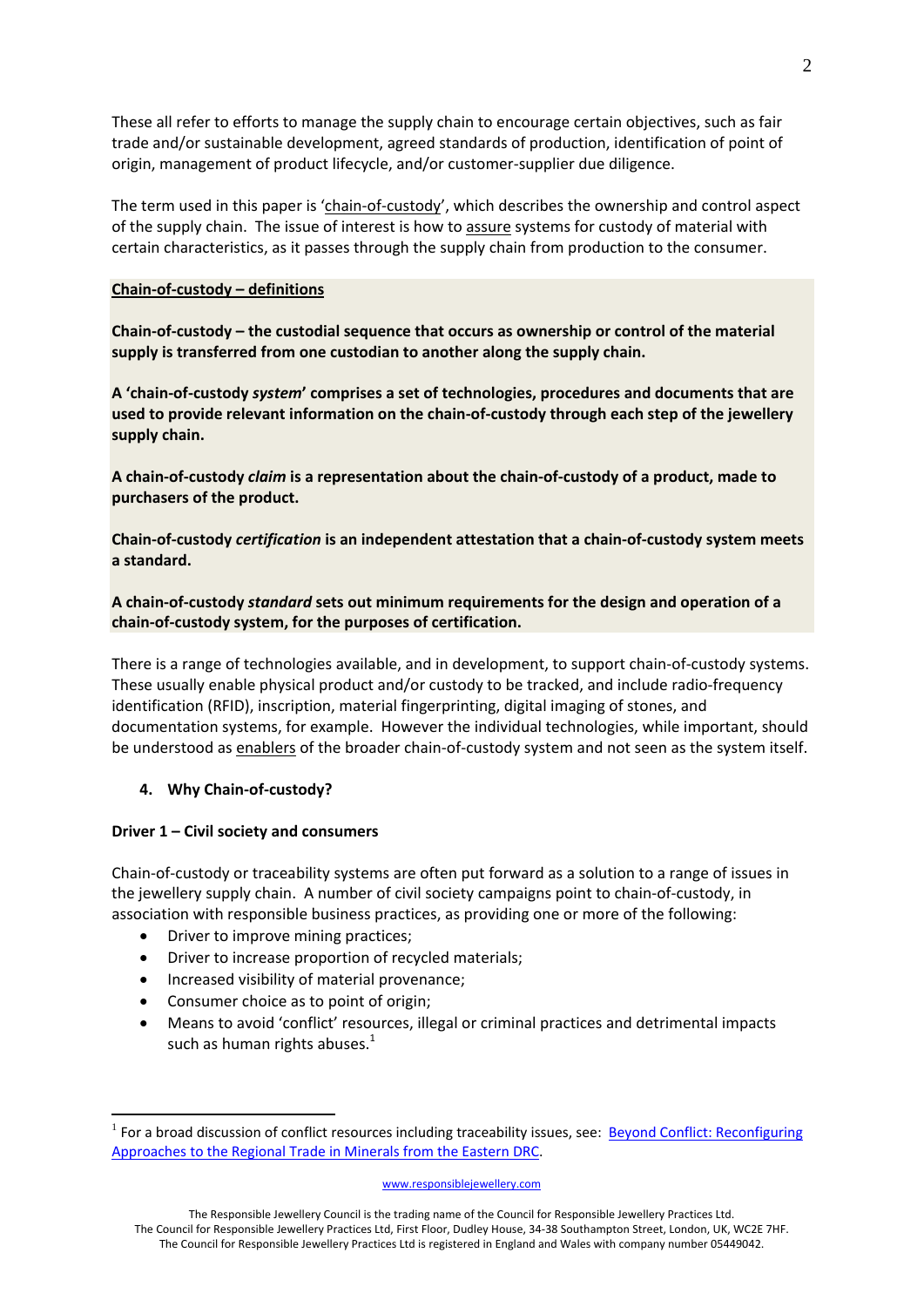### **Driver 2 – Business to business**

Chain‐of‐custody may also be useful in a business to business context, as a means to protect reputation and to promote responsible business practices. For example, retailers may seek assurance about the origin and/or processing of products they purchase, without necessarily making chain‐of‐custody or other claims when selling those products. This may be as a result of their branding strategy, commitment to due diligence, and/or due to the inherent complexity of their supply chains.

Similarly, chain‐of‐custody systems are already applied by many businesses in the jewellery sector and in other industries for quality control, safety and security purposes, to ensure that product manufacturing standards are met, even though no claim about chain‐of‐custody is made to the consumer. Experience by this and other industries in managing the integrity of complex supply chains may provide useful benchmarks for the design of a chain‐of‐custody certification system.

### **5. Why the RJC?**

The RJC is well positioned having established and agreed standards with an assurance system which covers responsible business practices across the entire jewellery supply chain from mine to retail. The RJC system, launched in 2009, certifies Members' business practices, but it does not certify product or its movement through the supply chain. If developed, RJC chain‐of‐custody certification could provide a common, mutually recognised, industry-wide platform that could be accessed to support on-product and/or business-to-business claims as to the sourcing and/or responsible production of diamonds and/or gold and/or jewellery.

The role of the RJC would be to develop a standard for chain‐of‐custody systems and systems for assurance, via independent third party verification by accredited auditors, that the standard was being met. Ideally the standard would be developed such that the base requirements are agreed internationally as applicable generically across the jewellery supply chain, but with flexibility for Members and stakeholders to apply additional requirements for individual supply chains or specific points of origin.

The RJC recognises that while chain-of-custody systems can be a valuable strategy in response to a range of drivers, they are not a panacea. Even a well‐designed chain‐of‐custody system can be defeated if unscrupulous operators have the will and the technical means to do so. However for legitimate actors in the supply chain, chain‐of‐custody systems can provide an important point of differentiation and confidence in the business practices involved in production.

### **6. Challenges**

Developing a chain‐of‐custody certification system would present a number of challenges, some of which are inter-connected.

Technical constraints. The physical characteristics of diamonds and gold, the extent of mixing of products from different sources, and the overall complexity of supply chains present many challenges for effective chain‐of‐custody systems. Stages of the supply chain such as gold refining, metals recycling and the trade of smaller diamonds may present unique technical and/or economic challenges.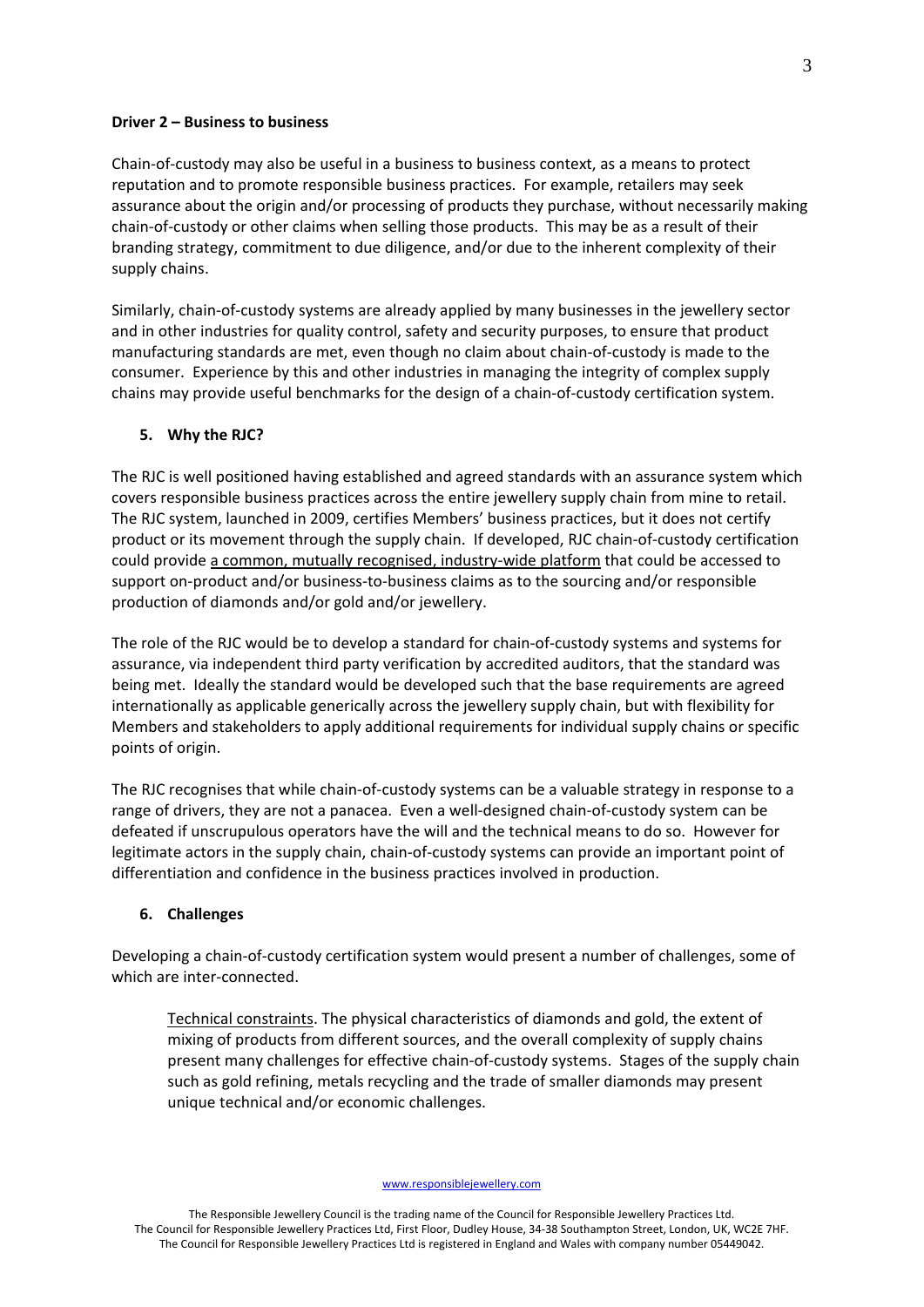Cost. Systems and technologies are available to track diamond and gold products to a high level of precision, however the direct and indirect cost of application of an RJC chain‐of‐ custody standard needs to be commercially realistic.

Scalability. Most chain-of-custody claims used in the diamond and gold jewellery supply chain operate at a relatively small scale, or "niche" level. This may be due to limited availability of qualifying product, higher costs, and potential negative impacts on non‐ qualifying products. However there may be many opportunities to increase flexibility and reduce costs through a chain‐of‐custody certification that can operate on a larger scale and be used by multiple parties for multiple product lines.

Meeting expectations – unintended consequences. Chain‐of‐custody systems may raise several potential pitfalls which should be considered in developing a certification system.

- Exclusion of certain sources or jurisdictions may lead to further deterioration of negative human rights or social conditions;
- Chain‐of‐custody claims may be used to facilitate misrepresentations about responsible practices;
- Chain‐of‐custody systems can be compromised, potentially causing greater reputational risks;
- Offering products with chain‐of‐custody claims may have unduly negative implications for generic products;
- Common expectations may be that any valid chain‐of‐custody claim must fall under the track‐and‐trace model (see below);
- The development of chain-of-custody certification may create pressures for widespread adoption beyond the capacities of some supply chains to adjust, or create perverse impacts.

Political. Some NGOs and owners of existing chain‐of‐custody systems could view a system developed by the RJC as being threatening or not fulfilling their own agendas. However other system and standard‐owners may be interested in working with the RJC to develop an industry‐wide platform. Various national and inter‐governmental initiatives are also emerging in this area.

Legal. All activities must adhere to the RJC's Anti-trust Statement and Policy. For this reason, the RJC cannot require chain‐of‐custody certification of its Members and any standard developed will be voluntary. Because of the anti-trust dimension of these issues for the RJC, care will be needed to ensure that all communications on these issues are clear.

Implications for the RJC Brand. The development of a chain‐of‐custody certification system could have important implications for the RJC's brand, which is focussed on responsible business practices. A chain‐of‐custody system may potentially include facilities that are not within any RJC certification scope, or may not involve any claims about responsible business practices. New rules and relationships would need to be established between the RJC as an institution, the RJC System, and the chain‐of‐custody certification system.

Size of task. A chain-of-custody certification system could cover and/or interface with a wide variety of models which have varying levels and types of claims. The standards development and stakeholder engagement processes, and the ongoing administration of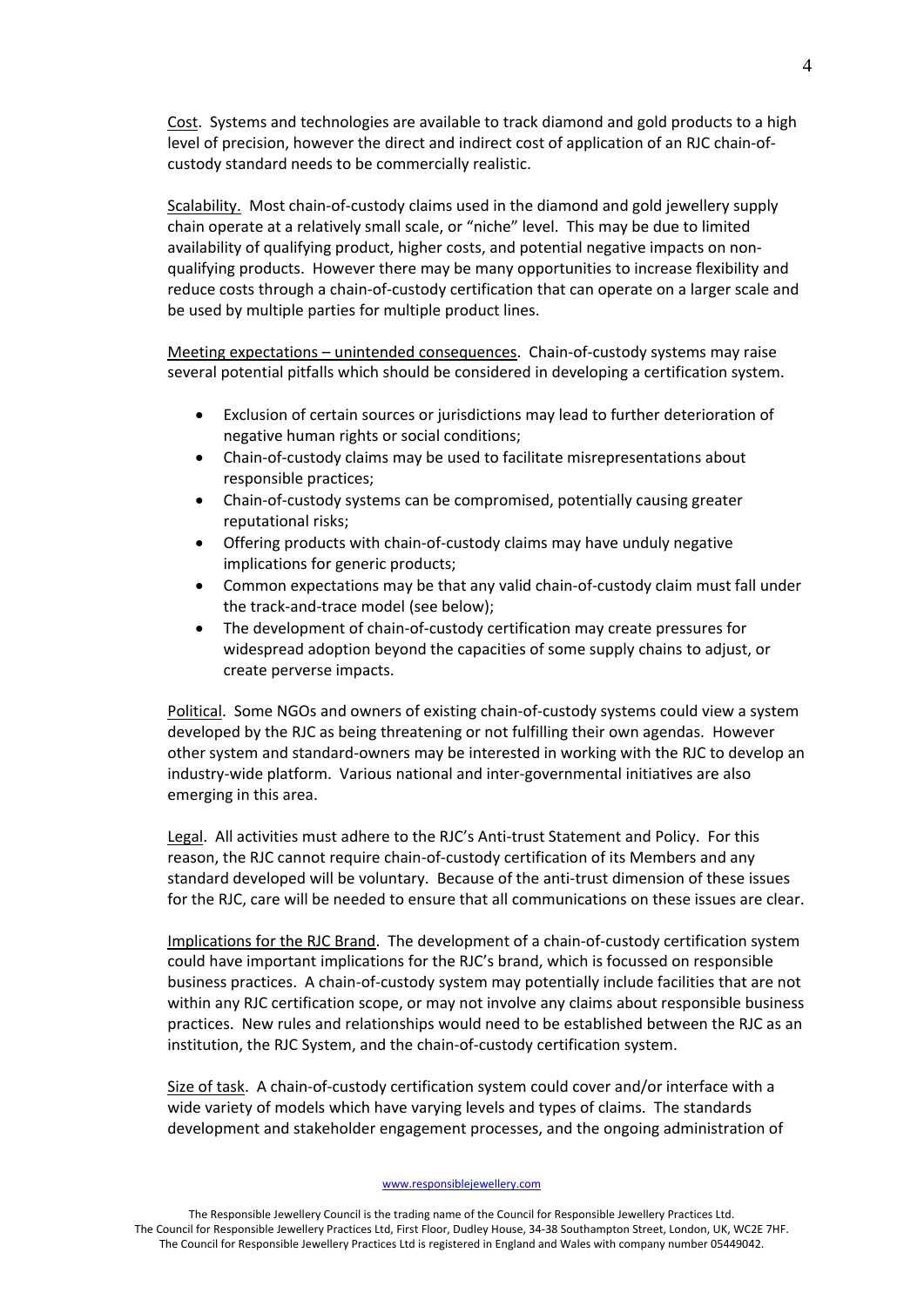any resulting system, would require an institutional commitment of time and resources, with potential risks and rewards.

These and other potential challenges would need to be considered in the evaluation of the feasibility of an RJC chain‐of‐custody certification system.

### **7. Gold and Diamond Jewellery Supply chain**

The jewellery supply chain can be thought of as a series of handling and processing stages that begin with raw materials and end with final jewellery products sold to the consumer.

The supply chain for the jewellery industry is complex and fragmented. Raw materials may come from many different types of sources in many different countries; they may be sold several times, mixed, and converted into new products before being sold to the end consumer.



Figure 1 below illustrates the basic stages of the supply chain and the main supporting organisations.

### **Figure 1 – Diamond and gold jewellery supply chain – overview**

The gold market is much larger and more geographically diversified than diamonds. The gold jewellery market is five times larger than diamonds at first cost (before any trade margins) and has major volume markets in USA, Middle East, India and China. In addition, the role that gold has as a de facto currency mean that the supply chain is usually more complicated than diamonds.

At the micro level, supply chains for different jewellery products can vary considerably in scale, diversity, integration and potential drivers. Figures 2, 3 and 4 overleaf are hypothetical examples that highlight the range of operators who might form the supply chains for products in three price points. It should be noted that the gold supply chain may be much more complex in reality than is suggested in these examples.

#### www.responsiblejewellery.com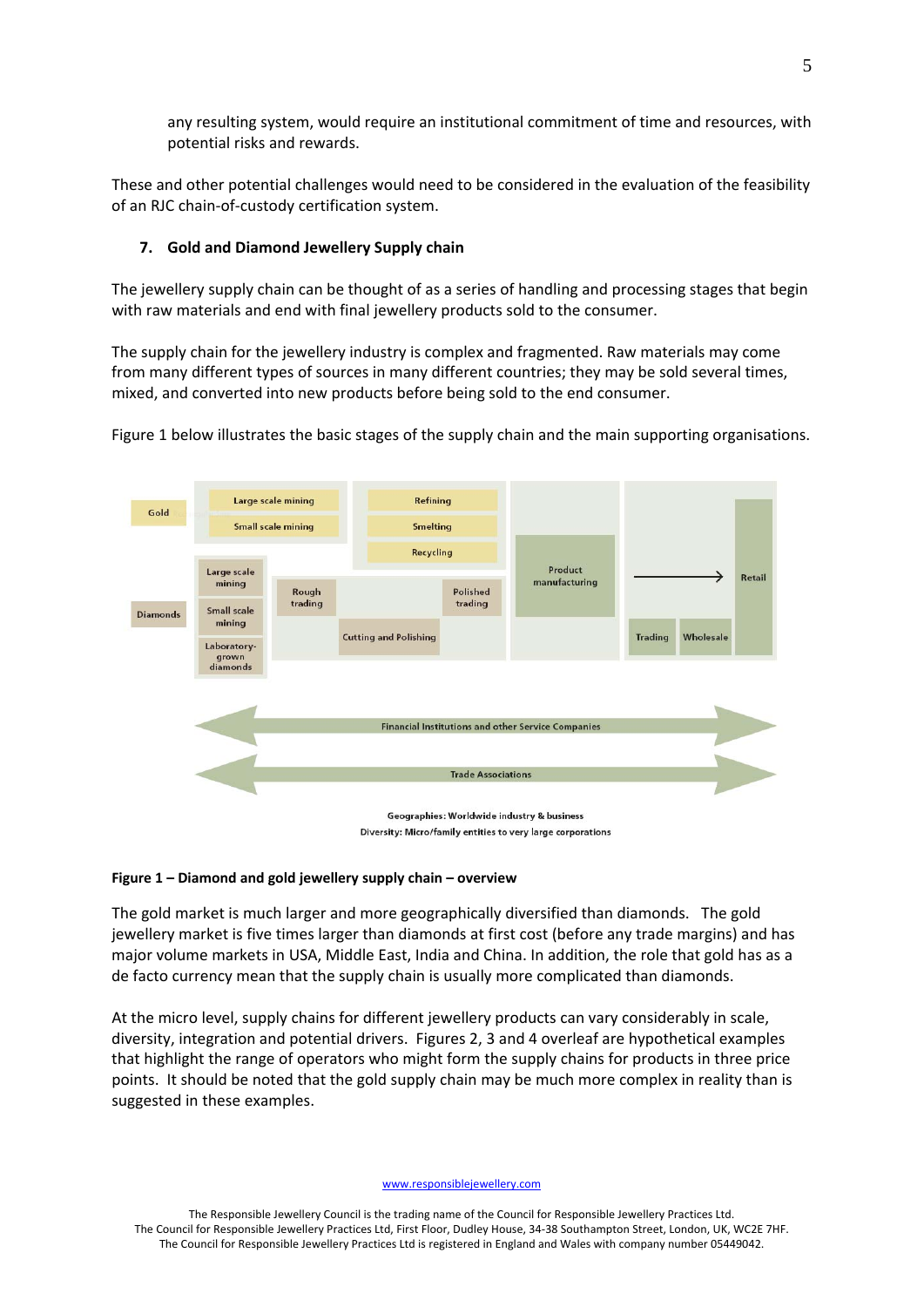### **Figure 2,3 and 4 – Examples of different diamond and gold jewellery supply chains**

## The story of a diamond ring: 18 K gold, 10 side stones, 1+ ct centre stone. £ 6,800 (approx. US\$10,200)

| <b>Diamonds</b>                                                                                                                                                                                                                                                             |                                                                                                               |                                              | <b>Metals</b>                                                                   |                                                                                     |  |
|-----------------------------------------------------------------------------------------------------------------------------------------------------------------------------------------------------------------------------------------------------------------------------|---------------------------------------------------------------------------------------------------------------|----------------------------------------------|---------------------------------------------------------------------------------|-------------------------------------------------------------------------------------|--|
| Centre stone, 1+ ct                                                                                                                                                                                                                                                         | 10 side stones, mixed sources                                                                                 |                                              | Gold                                                                            | Silver, Copper, Platinum                                                            |  |
|                                                                                                                                                                                                                                                                             |                                                                                                               | <b>Mining</b>                                |                                                                                 |                                                                                     |  |
| <b>Botswana</b>                                                                                                                                                                                                                                                             | <b>Russia</b>                                                                                                 | Angola                                       | South Africa                                                                    | Peru, USA, South Africa                                                             |  |
|                                                                                                                                                                                                                                                                             | <b>Rough Trading</b>                                                                                          |                                              | Processing                                                                      |                                                                                     |  |
| Sold to DTC client,<br>who sells to a<br>manufacturer in<br>Antwerp                                                                                                                                                                                                         | Sold by Alrosa to<br>a rough trader,<br>then sold to a<br>manufacturer                                        | Sold by Ascorp to a<br>manufacturer          | Mine produces<br>gold dore sent to<br>refiner in Dubai<br>to produce<br>bullion | Mine concentrates sold to<br>smelters and refineries in various<br><b>locations</b> |  |
| <b>Cutting and Polishing</b>                                                                                                                                                                                                                                                |                                                                                                               | <b>Trading</b>                               |                                                                                 |                                                                                     |  |
| Israel, then<br>consigned directly<br>to retailer in USA                                                                                                                                                                                                                    | India, retained<br>in-house                                                                                   | Armenia, sold to<br>wholesaler in<br>Antwerp | <b>Bullion sold by</b><br>bullion bank to<br>gold dealer                        | Metals sold to metals dealers                                                       |  |
|                                                                                                                                                                                                                                                                             |                                                                                                               | Jewellery Manufacturing, Thailand            |                                                                                 |                                                                                     |  |
|                                                                                                                                                                                                                                                                             | Side stones sourced by manufacturer in-<br>house and from polished wholesaler<br>converts to 18K              |                                              |                                                                                 | Manufacturer sources gold and metals from dealers,                                  |  |
|                                                                                                                                                                                                                                                                             | Manufacturer casts ring, sets side stones and prongs in<br>accordance with standing order, ships to retailer. |                                              |                                                                                 |                                                                                     |  |
| Retailer mounts centre stone on ring for sale to final customer. Payment made for<br>centre stone. Final price of gold content determined by spot price at time of sale.<br>High proportion of the value is attributable to the rough diamond used for the centre<br>stone. |                                                                                                               |                                              |                                                                                 |                                                                                     |  |

### **The story of a necklace: 10 K white gold, diamonds. US\$249**

| <b>Diamonds</b>                                                                                                                                                                                                                                                                                                   |                                                                                                                                                            |               | <b>Metals</b>                                                                                                   |                     |                         |
|-------------------------------------------------------------------------------------------------------------------------------------------------------------------------------------------------------------------------------------------------------------------------------------------------------------------|------------------------------------------------------------------------------------------------------------------------------------------------------------|---------------|-----------------------------------------------------------------------------------------------------------------|---------------------|-------------------------|
| 57 diamonds, mixed sources, average .004 ct.                                                                                                                                                                                                                                                                      |                                                                                                                                                            |               | Gold                                                                                                            | Silver              |                         |
|                                                                                                                                                                                                                                                                                                                   |                                                                                                                                                            | <b>Mining</b> |                                                                                                                 |                     | <b>Recycled from</b>    |
| Australia                                                                                                                                                                                                                                                                                                         | Namibia                                                                                                                                                    | South Africa  | China, variety of<br>mines                                                                                      | Canada              | industrial scrap        |
|                                                                                                                                                                                                                                                                                                                   | <b>Rough Trading</b>                                                                                                                                       |               |                                                                                                                 | Processing          |                         |
| Sold to Rio<br>Tinto client /<br>manufacturer                                                                                                                                                                                                                                                                     | Refined in China<br>Sold to a DTC<br>Sold to a DTC<br>Lead mine,<br>client, then sold<br>client/<br>refined<br>to polished<br>manufacturer<br>manufacturer |               |                                                                                                                 | locally smelted and | <b>Refined in Dubai</b> |
| <b>Cutting and Polishing</b>                                                                                                                                                                                                                                                                                      |                                                                                                                                                            |               | <b>Trading</b>                                                                                                  |                     |                         |
| India                                                                                                                                                                                                                                                                                                             | India                                                                                                                                                      | China         | Silver bullion sold to a metals dealer in Hong Kong<br>Gold bullion traded through Shanghai Gold Exchange       |                     |                         |
| <b>Jewellery Manufacturing, China</b>                                                                                                                                                                                                                                                                             |                                                                                                                                                            |               |                                                                                                                 |                     |                         |
| Polished manufacturer sources diamonds in-house and<br>from other manufacturers, and consigns to the jewellery<br>manufacturer, a related company                                                                                                                                                                 |                                                                                                                                                            |               | Jewellery manufacturer sources gold and silver, converts to 10K<br>gold, using credit advanced by the retailer. |                     |                         |
| Jewellery manufacturer casts pendant, sets stones, manufactures<br>chain and ships to retailer.<br>Retailer stocks the chains as a separate inventory item for use in<br>other finished products.<br>Relatively high proportion of value is attributable to cutting and<br>polishing and jewellery manufacturing. |                                                                                                                                                            |               |                                                                                                                 |                     |                         |

#### www.responsiblejewellery.com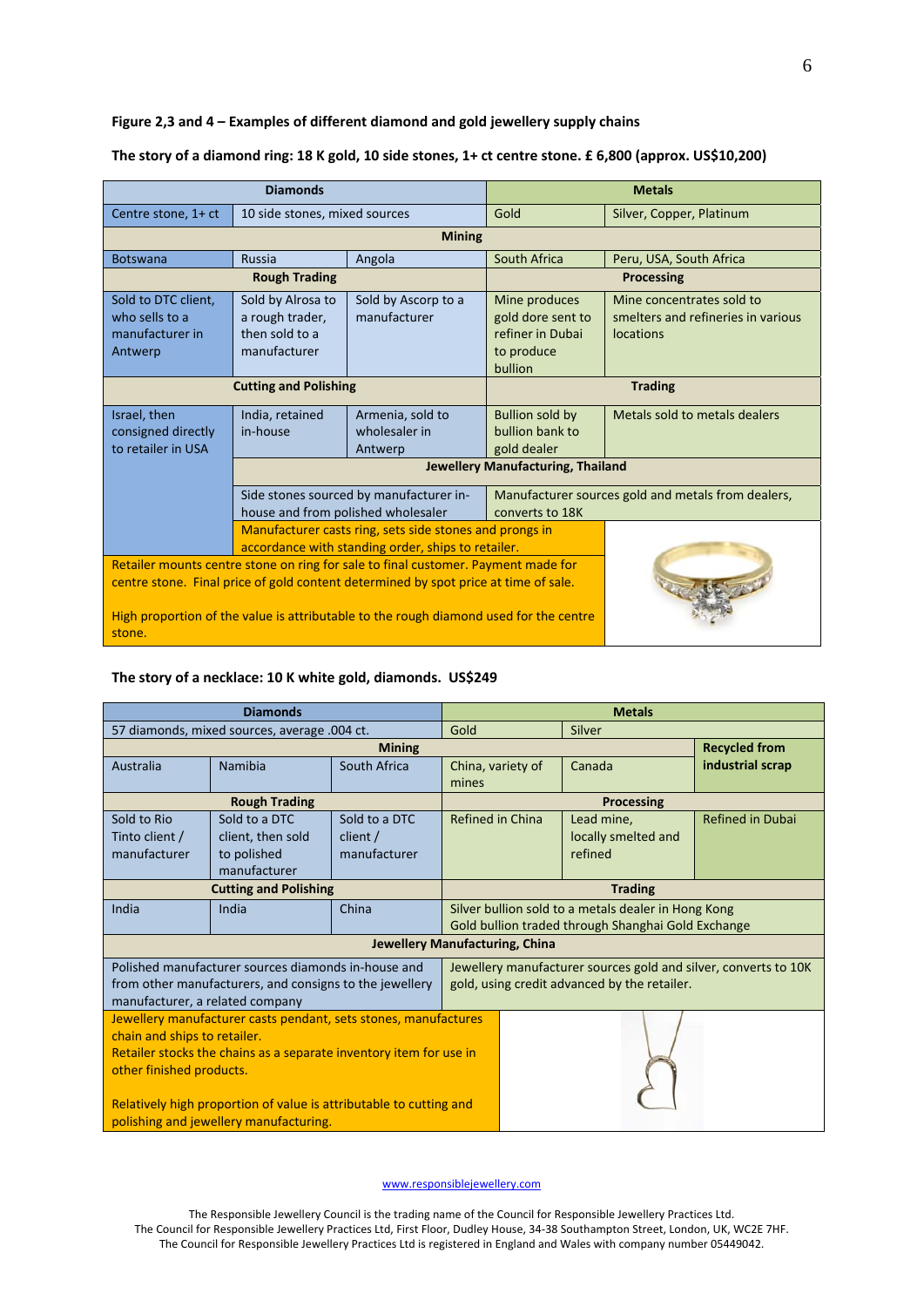## **The story of a set of 22K bracelets, 23,000 Indian Rs. (approx. US\$500)**

| Gold                                                                                                                                                  |                                                                                                                                                                                                        |                                               |                       |       |  |  |
|-------------------------------------------------------------------------------------------------------------------------------------------------------|--------------------------------------------------------------------------------------------------------------------------------------------------------------------------------------------------------|-----------------------------------------------|-----------------------|-------|--|--|
| Mining, production of dore bars                                                                                                                       |                                                                                                                                                                                                        |                                               | <b>Scrap</b>          |       |  |  |
| South Africa                                                                                                                                          | Canada                                                                                                                                                                                                 | Indonesia                                     | <b>Dubai</b><br>India |       |  |  |
|                                                                                                                                                       |                                                                                                                                                                                                        | <b>Refining</b>                               |                       |       |  |  |
| South Africa                                                                                                                                          | Switzerland                                                                                                                                                                                            | Dubai                                         | <b>Dubai</b>          |       |  |  |
|                                                                                                                                                       |                                                                                                                                                                                                        | <b>Production of Dubai Good Delivery Bars</b> |                       | India |  |  |
|                                                                                                                                                       | <b>Trading</b>                                                                                                                                                                                         |                                               |                       |       |  |  |
| Bars Traded at Dubai Commodities Exchange, exported to India                                                                                          |                                                                                                                                                                                                        |                                               |                       |       |  |  |
|                                                                                                                                                       |                                                                                                                                                                                                        | Gold imported and purchased by Indian bank    |                       |       |  |  |
| <b>Manufacturing</b>                                                                                                                                  |                                                                                                                                                                                                        |                                               |                       |       |  |  |
| Local workshops / retailers in India source gold from bank using bank credit and/or gold loans,<br>fabricate and sell finished jewellery to consumers |                                                                                                                                                                                                        |                                               |                       |       |  |  |
| content.<br>market.                                                                                                                                   | Retail sales based on spot price of gold.<br>Very high proportion of the value is in the gold<br>Product and type of sale is representative of the<br>largest part of the global retail gold jewellery |                                               |                       |       |  |  |

A key point in these examples is that the products of multiple supply chains, such as precious metals and gemstones, combine, transform and converge into a single (but highly diversified) product – a jewellery item for consumer sale. This creates a quite different chain-of-custody prospect than that of a single‐provenance product (however processed) such as fish, paper or coffee.

# **8. Chain‐of‐custody systems – the four models**

There is a wide range of chain-of-custody systems in operation across various industries and product types. These systems can be categorised into four main models: track‐and‐trace, bulk‐commodity, mass‐balance, and book‐and‐claim.

- Track-and-trace: traces product from source (producer, region or country), physically segregating and tracking it through supply chains. *Example: Marine Stewardship Council (MSC) fish.*
- Bulk‐commodity: physically segregates certified from non‐certified product to prevent mixing, but does not trace back to product origin. *Example: GMO and non‐GMO soybean.*
- Mass‐balance: each company keeps track of the amount of certified product it buys and sells. So while there is no physical segregation, there is administrative segregation. *Example: Forest Stewardship Council (FSC) credit system for mixed sources of paper.*
- Book‐and‐claim: The trade in physical products is completely decoupled from the trade in certificates. Usually a central 'Issuing Body' is responsible for issuing and redeeming traded certificates. *Example: renewable electricity.*

[Summarised from: Sustainable Biomass Scheme]

All four are designed to drive improved production practices, though each model has different management approaches, impacts on markets and supply chain relationships, and (consequently) levels of stakeholder credibility. Key issues include transparency and clarity in the different product certification claims to avoid confusion or deception.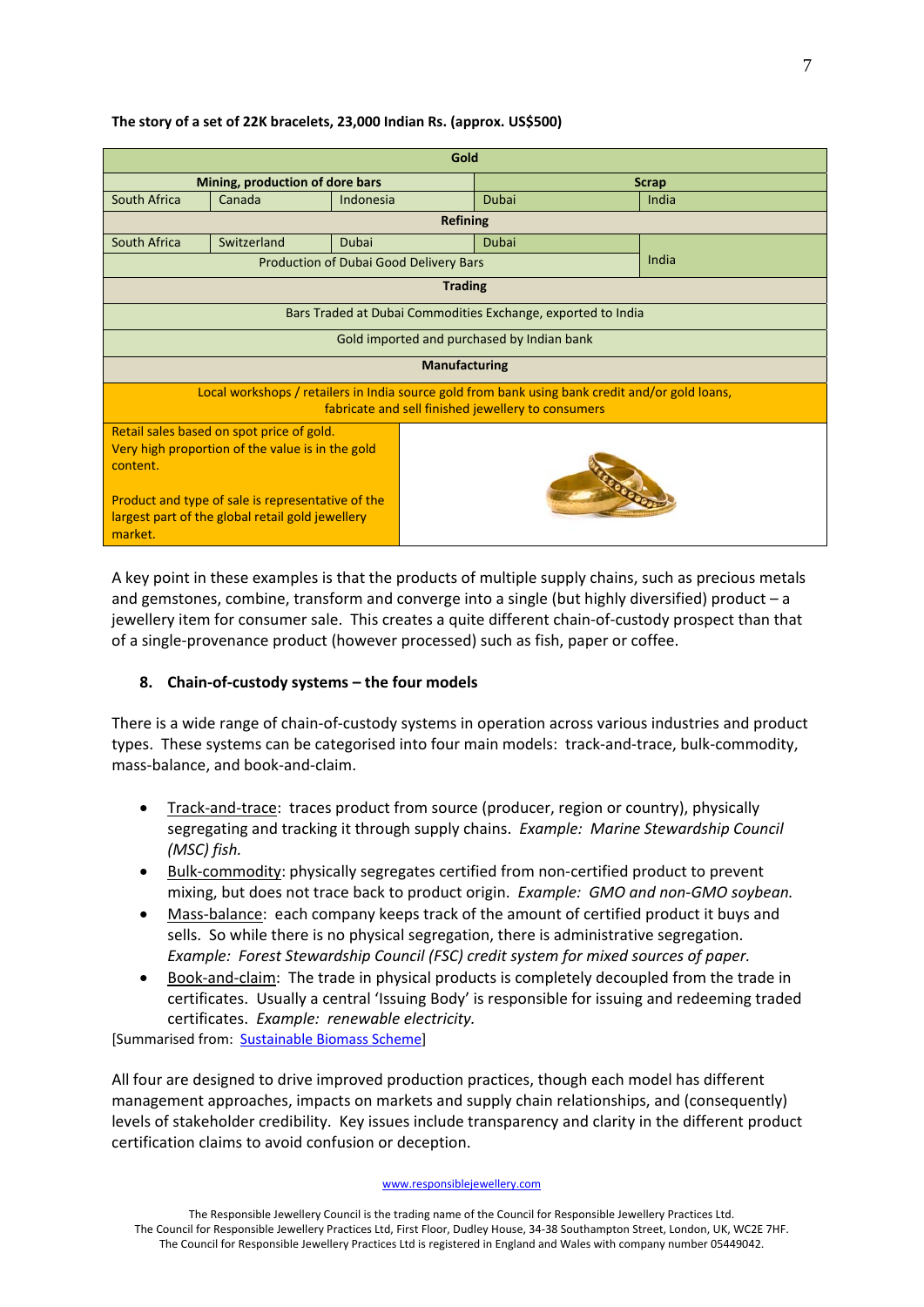## **9. Examples in jewellery and other sectors**

To illustrate the diversity of approaches in different sectors, Table 1 provides an overview of a range of examples of chain‐of‐custody systems and claims, based on publicly available information. Comments are welcome to improve the accuracy of this table.

|                                                                                                                                                                                                          | Chain-of-<br>custody model                                                                                                                                                                                                     | Approach                                                                                                                                                                                                                                                                                                                                                                | <b>Certifying / claiming</b><br>that                                                                                                                                                                                                                               | <b>Comments</b>                                                                                                                                                                                                                                                                                                                                      |
|----------------------------------------------------------------------------------------------------------------------------------------------------------------------------------------------------------|--------------------------------------------------------------------------------------------------------------------------------------------------------------------------------------------------------------------------------|-------------------------------------------------------------------------------------------------------------------------------------------------------------------------------------------------------------------------------------------------------------------------------------------------------------------------------------------------------------------------|--------------------------------------------------------------------------------------------------------------------------------------------------------------------------------------------------------------------------------------------------------------------|------------------------------------------------------------------------------------------------------------------------------------------------------------------------------------------------------------------------------------------------------------------------------------------------------------------------------------------------------|
| <b>Diamonds</b>                                                                                                                                                                                          |                                                                                                                                                                                                                                |                                                                                                                                                                                                                                                                                                                                                                         |                                                                                                                                                                                                                                                                    |                                                                                                                                                                                                                                                                                                                                                      |
| <b>Kimberley Process /</b><br><b>World Diamond Council</b><br><b>System of Warranties</b>                                                                                                                | <b>Bulk</b><br>commodity<br>(Entry through<br><b>KPCS signatory</b><br>governments)                                                                                                                                            | Packages of stones certified<br>by exporting governments to<br>be conflict-free. System of<br>warranties continues<br>conflict-free warranty<br>through supply chain.                                                                                                                                                                                                   | Diamonds are conflict-<br>free.                                                                                                                                                                                                                                    | Stones are not traced to<br>origin in the System of<br>Warranties.                                                                                                                                                                                                                                                                                   |
| <b>Forevermark</b> (De<br>Beers)                                                                                                                                                                         | <b>Bulk</b><br>commodity<br>(Proprietary<br>brand)                                                                                                                                                                             | Individual inscription on<br>stones and identification<br>number used to identify<br>stones through supply chain<br>to consumer.                                                                                                                                                                                                                                        | De Beers' Best<br><b>Practice Principles</b><br>apply throughout the<br>pipeline. Product<br>quality.                                                                                                                                                              | While the Forevermark<br>chain-of-custody system<br>uses track-and-trace<br>internally, it does not<br>identify producers or<br>origins in its claim to<br>consumers                                                                                                                                                                                 |
| Canada Mark (BHP<br>Billiton)                                                                                                                                                                            | <b>Track-and-trace</b><br>(Proprietary<br>brand)                                                                                                                                                                               | Individual inscription on<br>stones and serial number<br>used to identify stones from<br>Canadian origin through<br>supply chain to consumer.                                                                                                                                                                                                                           | Canadian origin.                                                                                                                                                                                                                                                   | Portion of Ekati mine<br>production tracked stone<br>by stone. Not intended<br>to be the final brand.<br>Other Canadian mines<br>are eligible.                                                                                                                                                                                                       |
| <b>Canadian Diamond</b><br><b>Code of Conduct</b>                                                                                                                                                        | <b>Track-and-trace</b><br>(Entry to Code<br>signatories)                                                                                                                                                                       | Establishes a minimum<br>standard required to validate<br>a Canadian Diamond claim<br>based on a paper trail and a<br>chain of warranties.                                                                                                                                                                                                                              | Canadian origin.                                                                                                                                                                                                                                                   | <b>Voluntary Code</b><br>developed for<br>compliance with the<br><b>Canadian Competition</b><br>Act. Covers issues that<br>may be relevant to RJC.                                                                                                                                                                                                   |
| Gold                                                                                                                                                                                                     |                                                                                                                                                                                                                                |                                                                                                                                                                                                                                                                                                                                                                         |                                                                                                                                                                                                                                                                    |                                                                                                                                                                                                                                                                                                                                                      |
| <b>Alliance for</b><br>Responsible Mining-<br><b>Fairmined / Fairtrade</b><br><b>Gold from Artisanal and</b><br><b>Small-Scale Mining</b><br>(ASM) (also silver and<br>platinum)<br>Oro Verde - gold and | Mass balance -<br>minimum<br>standard.<br><b>Bulk</b><br>commodity -<br>Physical<br>segregation<br>promoted.<br><b>Track-and-trace</b><br>"Ecological<br>Gold".<br>(Open standard<br>for ASM miners)<br><b>Track-and-trace</b> | All operators in supply chain<br>from mine to consumer must<br>be certified Fairtrade<br>operators to use Fairtrade<br>label. Documentary<br>traceability must be ensured<br>by any operator at any point<br>of the supply chain.<br>Purchasers pay price<br>premium on the London<br>Gold Price to the artisanal<br>mining organisation.<br>Local refining in Medellin | Fairtrade / Fairmined<br>production of ASM<br>Gold as per Standard<br>Zero.<br>Additional standards<br>apply to "Ecological<br>Gold", (eg gold<br>extraction without<br>chemicals and tracing<br>to known source<br>small-scale mining<br>area).<br>Fair trade and | Post-mining supply<br>chain will need to pay for<br>traceability costs.<br>Where full compliance to<br>physical traceability<br>requirements imposes<br>disproportional costs,<br>refiners and<br>manufacturers may be<br>exempt from this<br>requirement. First<br>Fairtrade/Fairmined gold<br>anticipated by end 2010.<br>Small-scale production - |
| platinum                                                                                                                                                                                                 | (Proprietary<br>brand for<br>artisanal mining<br>region)                                                                                                                                                                       | with physical segregation;<br>some clients do subsequent<br>refining of raw gold.<br>Certificate which attests to<br>the origin and method of<br>extraction of the metal.<br>Website with certificate<br>number entry.                                                                                                                                                  | ecological criteria.<br>Alluvial gold mining<br>techniques.                                                                                                                                                                                                        | approx 24kg gold and<br>6kg platinum per annum.<br>Likely to become<br>certified under<br>ARM/FLO system.                                                                                                                                                                                                                                            |
| Retailer direct sourcing<br>of gold                                                                                                                                                                      | <b>Track-and-trace</b><br>(Business)<br>relationship)                                                                                                                                                                          | Retailer buys some or all of<br>its gold needs from selected<br>mines, with physical<br>segregation during refining<br>stage achieved through<br>vertical integration.                                                                                                                                                                                                  | Known source.<br>Some claims about<br>practices at source.                                                                                                                                                                                                         | Examples: Cartier<br>sources some of its gold<br>from Eurocantera, which<br>mines in Honduras and<br>has a group refinery in<br>Europe. Tiffany & Co<br>purchases all of its gold<br>from Bingham Canyon,                                                                                                                                            |

Table 1 - Examples of chain-of-custody models in diamonds, gold, jewellery and other supply chains

www.responsiblejewellery.com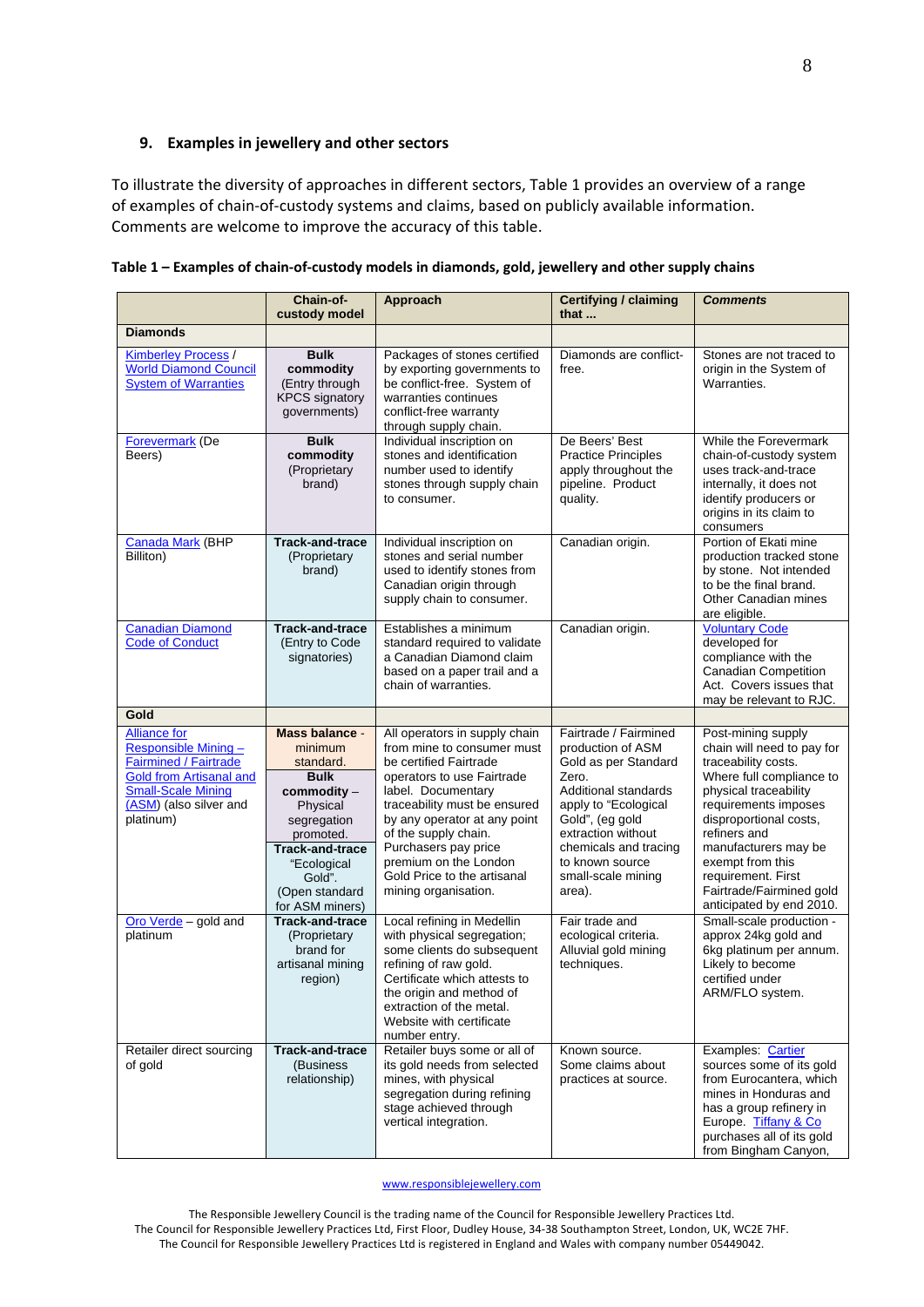|                                                                                 |                                                                                                                                                            |                                                                                                                                                                                                                                                                                                                                                                                                            |                                                                                                                                                                                                                                                                                                                       | USA which has its own<br>on-site refinery.                                                                                                                                                                                                                                                                                                                                                                             |
|---------------------------------------------------------------------------------|------------------------------------------------------------------------------------------------------------------------------------------------------------|------------------------------------------------------------------------------------------------------------------------------------------------------------------------------------------------------------------------------------------------------------------------------------------------------------------------------------------------------------------------------------------------------------|-----------------------------------------------------------------------------------------------------------------------------------------------------------------------------------------------------------------------------------------------------------------------------------------------------------------------|------------------------------------------------------------------------------------------------------------------------------------------------------------------------------------------------------------------------------------------------------------------------------------------------------------------------------------------------------------------------------------------------------------------------|
| Jewellery supply<br>chains                                                      |                                                                                                                                                            |                                                                                                                                                                                                                                                                                                                                                                                                            |                                                                                                                                                                                                                                                                                                                       |                                                                                                                                                                                                                                                                                                                                                                                                                        |
| Leber Jeweler Inc. -<br><b>Earthwise Jewelry</b>                                | <b>Track-and-trace</b><br>(Proprietary<br>retail brand)                                                                                                    | Gold purchased from US-<br>based micro-refiner as fine<br>casting grains. Canadian<br>diamonds purchased with<br>certificate of origin and<br>laser-inscription (except for<br>smallest stones). Jewelry<br>can be custom-designed.<br>Jewelry is sold to customers<br>with Earthwise Jewelry<br>Certificate detailing<br>provenance.                                                                      | Recycled post-<br>consumer gold.<br>Canadian origin<br>diamonds.                                                                                                                                                                                                                                                      | Example of small retail<br>ieweller direct<br>purchasing recycled<br>gold and known-<br>provenance gemstones.<br>Recycled gold can be<br>traced from refiner stage<br>$(refiner = producer)$ .                                                                                                                                                                                                                         |
| <b>Open Source Minerals /</b><br>Jeweltree Foundation /<br><b>Wishes Jewels</b> | <b>Track-and-trace</b><br>(Proprietary<br>business-to-<br>business brand<br>and retail brand)                                                              | Precious metals and<br>gemstones are sourced to<br>origin, and practices are<br>verified where possible.<br>Assessment framework<br>developed for cutting and<br>polishing factories. Open<br>Source Minerals is the<br>trading company; Jeweltree<br>Foundation facilitates the<br>certification of source and<br>practices in co-operation<br>with IPIS. Online certificate<br>access.                   | Traceable goods: Fair<br>trade gold and<br>platinum from Oro<br>Verde.<br>Known source of<br>diamonds, including<br>melee. Polishing<br>factories audited<br>against labour<br>standards and<br>applicable law.                                                                                                       | Example of small trading<br>/ distribution company<br>established to source<br>known-provenance<br>jewellery components<br>and/or jewellery made<br>from those components;<br>also established<br>certifying body and<br>online retail brand.                                                                                                                                                                          |
| <b>Walmart - Love, Earth</b>                                                    | <b>Track-and-trace</b><br>(Proprietary<br>retail brand)                                                                                                    | Each piece of jewellery<br>carries a tag with a code<br>which is unique to a<br>manufactured batch, and<br>each item within the batch is<br>identical. Consumers can<br>enter the batch code into a<br>website to trace the<br>production. Miners and<br>manufacturers record batch-<br>level traceability details<br>online through a platform<br>managed by Historic<br>Futures.                         | Known source and<br>supply chain of<br>individual pieces,<br>batch manufactured.<br>Mines and<br>manufacturers meet<br>Walmart's standards<br>and criteria for<br>responsible sourcing.                                                                                                                               | Example of large<br>diversified retailer's<br>supply chain approach<br>for one product line.<br>Partnership between<br>Walmart, Rio Tinto,<br>Newmont Mining,<br>Aurafin (gold jewellery<br>manufacturing), Inter<br>Gold (gold and diamond<br>jewellery manufacturing<br>arm of Rosy Blue),<br>Conservation<br>International (NGO), and<br><b>Historic Futures</b><br>(tracing).                                      |
| <b>Other sectors</b>                                                            |                                                                                                                                                            |                                                                                                                                                                                                                                                                                                                                                                                                            |                                                                                                                                                                                                                                                                                                                       |                                                                                                                                                                                                                                                                                                                                                                                                                        |
| <b>Forest Stewardship</b><br>Council (FSC) - Chain<br>of custody certification  | Mass balance $-$<br>minimum<br>standard<br><b>Bulk</b><br>commodity<br><b>Track-and-trace</b><br>(Open standard<br>for forest<br>products supply<br>chain) | FSC chain of custody tracks<br><b>FSC</b> certified material<br>through all stages of the<br>production process - from<br>the forest to the consumer.<br>Only FSC Chain of Custody<br>certified operators can label<br>products with FSC<br>trademarks (FSC Pure, FSC<br>Mixed and FSC Recycled).<br>There are detailed systems<br>for managing percentage-<br>based claims in different<br>product types. | Source includes<br>material from a forest<br>that conforms with<br><b>FSC Forest</b><br>Management<br><b>Standard (or FSC</b><br><b>Controlled Wood /</b><br><b>FSC Reclaimed</b><br><b>Material for mixed</b><br>sources); and all steps<br>in the supply chain<br>conform with FSC<br>chain of custody<br>standard. | Different certification<br>models are available -<br>site-based; group<br>certification for small<br>enterprises; multi-site for<br>large enterprises; project<br>based (eg for building<br>projects). These aim to<br>reduce barriers to<br>access and costs.<br><b>FSC Controlled Wood</b><br>and Reclaimed Material<br>standards provide an<br>option to use material<br>from non-certified<br>forests or reclaimed |
| <b>Marine Stewardship</b><br>Council (MSC) - Chain<br>of custody certification  | <b>Bulk</b><br>commodity                                                                                                                                   | To sell seafood with an MSC<br>ecolabel, all companies in<br>the supply chain from                                                                                                                                                                                                                                                                                                                         | Source is an MSC<br>certified fishery that<br>conforms with MSC                                                                                                                                                                                                                                                       | material.<br>MSC certification of<br>fisheries is conceptually<br>equivalent to RJC                                                                                                                                                                                                                                                                                                                                    |

### www.responsiblejewellery.com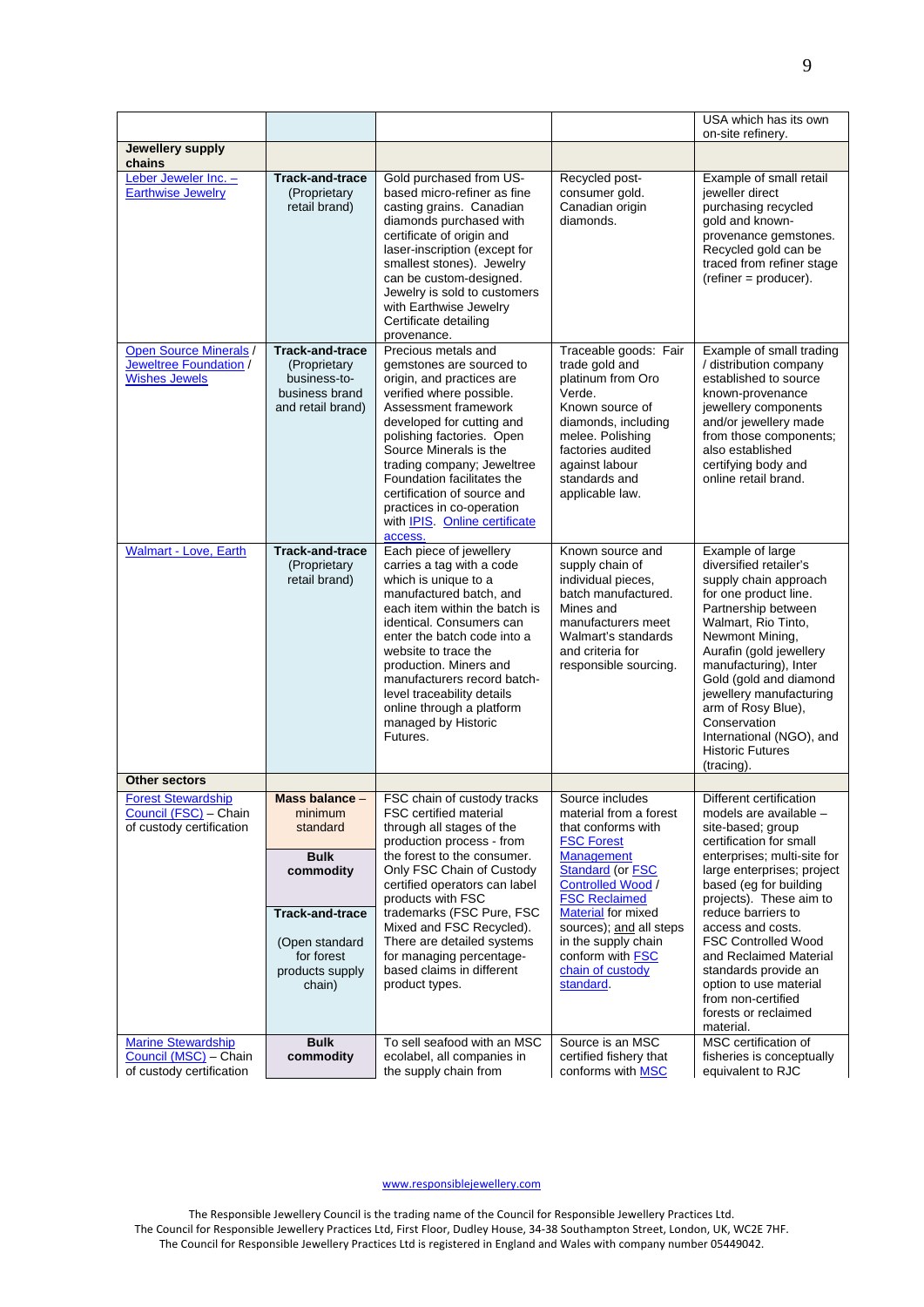| <b>Track-and-trace</b><br>- where whole<br>fish or seafood<br>is sold to<br>consumers with<br>information on<br>fishery or region.<br>(Open standard<br>for seafood<br>supply chain) | certified fishery to consumer<br>('boat to plate') must have<br><b>MSC Chain of Custody</b><br>certification. Certified fish<br>must be physically<br>segregated from non-<br>certified fish. Every C of C<br>certified company is given a<br>unique code to use when<br>purchasing from an<br>approved supplier. | environmental<br>standard for<br>sustainable fishing;<br>and all steps in the<br>supply chain conform<br>with MSC chain of<br>custody standard for<br>seafood traceability. | certification of Member<br>business practices. In<br>the case of MSC, the<br>certification of business<br>practices is only for<br>producers (the<br>fisheries). Unlike FSC,<br>mixing certified with non-<br>MSC certified fish is not<br>allowed under MSC<br>ecolabel. |
|--------------------------------------------------------------------------------------------------------------------------------------------------------------------------------------|-------------------------------------------------------------------------------------------------------------------------------------------------------------------------------------------------------------------------------------------------------------------------------------------------------------------|-----------------------------------------------------------------------------------------------------------------------------------------------------------------------------|---------------------------------------------------------------------------------------------------------------------------------------------------------------------------------------------------------------------------------------------------------------------------|
|--------------------------------------------------------------------------------------------------------------------------------------------------------------------------------------|-------------------------------------------------------------------------------------------------------------------------------------------------------------------------------------------------------------------------------------------------------------------------------------------------------------------|-----------------------------------------------------------------------------------------------------------------------------------------------------------------------------|---------------------------------------------------------------------------------------------------------------------------------------------------------------------------------------------------------------------------------------------------------------------------|

The above table illustrates that there is a wide variety of chain-of-custody systems and models in use. An RJC chain-of-custody certification system will need to consider this variety and how different models might be addressed.

## **10. Chain‐of‐custody certification – some parameters for RJC**

In general terms, a chain-of-custody certification system should meet at least the following criteria:

- Robust. A certification standard should be capable of addressing a wide variety of types of systems and technologies, and types of claims.
- Compliant with anti-trust laws no restraint on competition.
- Reasonable cost of implementation.
- Auditable.
- Clear and transparent standards, verification system and chain‐of‐custody claim.

More specifically, development of an RJC chain‐of‐custody certification would need to consider various parameters that would frame its scope. Each **row** in Table 2 provides potential options for some of the main parameters of chain-of-custody claims. Each of these options could be included or excluded from RJC chain‐of‐custody certification – some are not mutually exclusive.

| Table 2 - Chain-of-Custody Certification Scope - Options Matrix |
|-----------------------------------------------------------------|
|                                                                 |

| <b>Element</b>                                      | <b>Potential Options</b>                               |                                                              |                                                   |                                                                                  |  |
|-----------------------------------------------------|--------------------------------------------------------|--------------------------------------------------------------|---------------------------------------------------|----------------------------------------------------------------------------------|--|
| Origin                                              | Individual mine(s)                                     | Region or country                                            | Mine Ownership                                    | Recycled                                                                         |  |
| <b>Model</b>                                        | Track and trace                                        | <b>Bulk commodity</b>                                        | Mass balance                                      | Other                                                                            |  |
| <b>Certification of</b><br>responsible<br>practices | Certification (RJC<br>or other) for all<br>stages      | Certification (RJC or<br>other) for some<br>stages           | Certification (RJC<br>or other) at<br>origin only | Company using chain-of-<br>custody claim with<br>consumers must be RJC<br>Member |  |
| <b>Minimum</b><br>coverage of the<br>supply chain   | All steps, mine to<br>retail (Business to<br>Consumer) | All prior steps<br>(Business to<br>Business)                 | One up $/$ one<br>down                            | Origin only                                                                      |  |
| <b>Proportion of</b><br>final product               | 100% of a<br>component                                 | Percentage of a<br>component                                 | Entire jewellery<br>item                          | Certain components of a<br>jewellery item                                        |  |
| <b>Claimant</b><br>eligibility                      | Open to any entity<br>eligible to join RJC             | <b>RJC Members only</b>                                      | Other criteria                                    |                                                                                  |  |
| <b>Allowable claims</b>                             | Allowable claims<br>defined by RJC                     | Claims open to user<br>definition, but<br>verified by system | Other                                             |                                                                                  |  |

#### www.responsiblejewellery.com